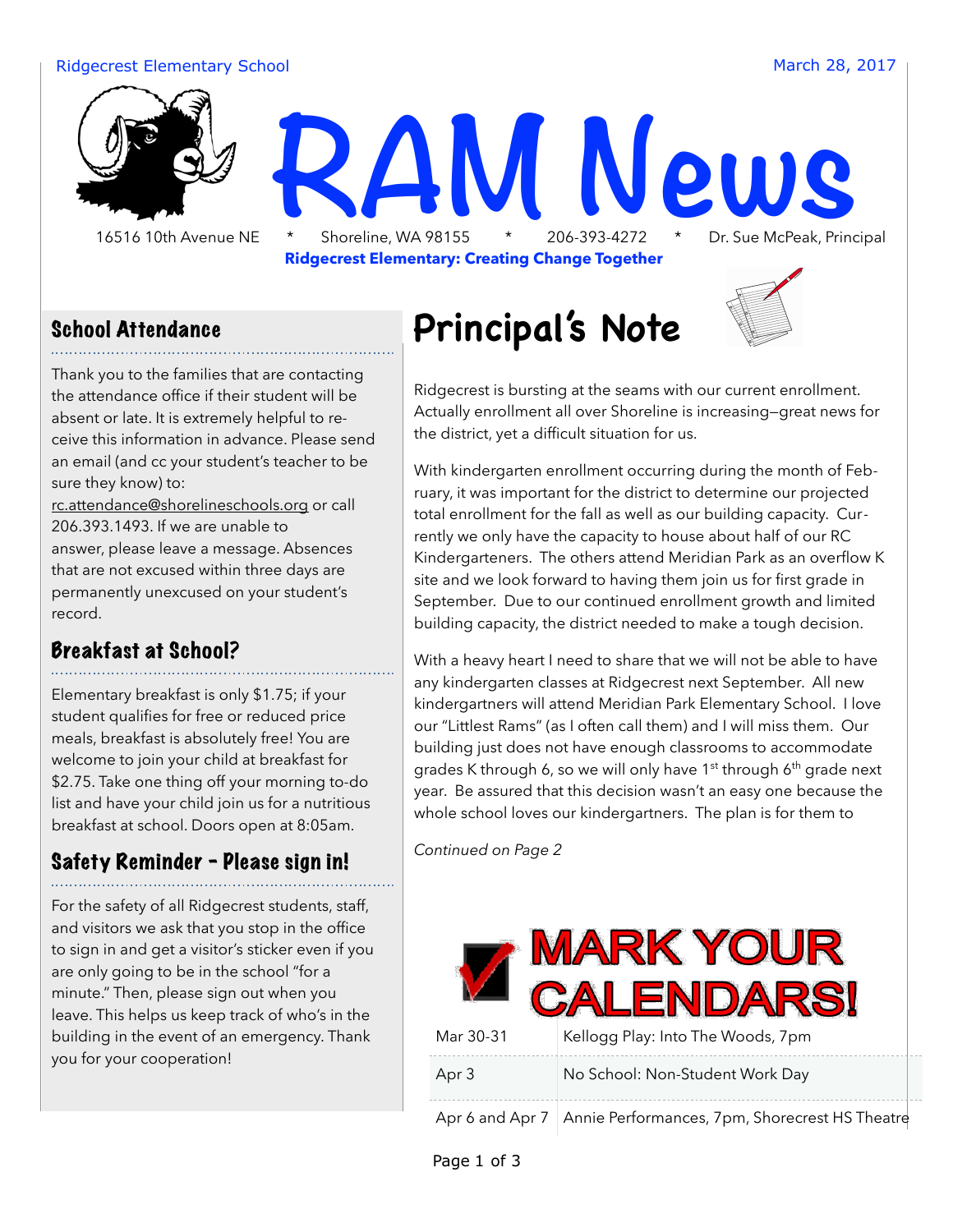

## **6th Grade Parents**

#### **Camp is SEVEN weeks away!**

**Camp Medical Forms:** If your student takes medication — prescription or over-the-counter that you would like to send to camp, then your physician needs to fill out the Permission to Administer Medication for Extended Field Trip Form. This form was included in your camp information. Return this form to school with the medication in the original labeled bottle. Please only send enough medication for the four days of camp. **The paperwork and medications need to be in the health office by May 1st** so

that the nurse going to camp may review them.

For example, your student camper may need sunscreen, anti-itch medication, Tylenol for a headache or Ibuprofen for a muscle strain. ALL these medications require the Permission to Administer Medication for Extended Field Trip Form to be signed by your doctor and returned to school with the medications by May 1st.

The nurse cannot administer medications to your student without this form and parent supplied medicine.

Please call the health office if you have any questions - 206.393.4276

**5<sup>th</sup> grade parents** - 6<sup>th</sup> grade will be here before we know it! By the first day of  $6<sup>th</sup>$  grade, the Tdap vaccination is required. This vaccination protects your student from tetanus, pertussis and diphtheria. Your doctor may recommend additional immunizations (meningococcal and human papillomavirus), but Tdap is the only one required for school attendance. Students out of compliance will be excluded from school until they receive the vaccine.

Thank you,

Nurse Joan and Nurse Stacey

## **VOTES** Principal's Note continued

*Continued from Page 1* 

return to Ridgecrest for first grade—yay!

It is very important to us that we keep our Kindergarten families connected to Ridgecrest next year. Whether they have another student here or not, we will make sure they know what's happening in our RC community. Staff and PTA are already thinking about how to make this happen. We will miss our 'littlest Rams'.

Thanks for your continued support and please let me know if you have any questions.

Cheers,

Sue



## **\*\*\* PTA NEWS \*\*\***

The following link will take you to the current PTA newsletter:

<http://ridgecrestpta.org/Doc/Public/PTANews%2004.2017.pdf>